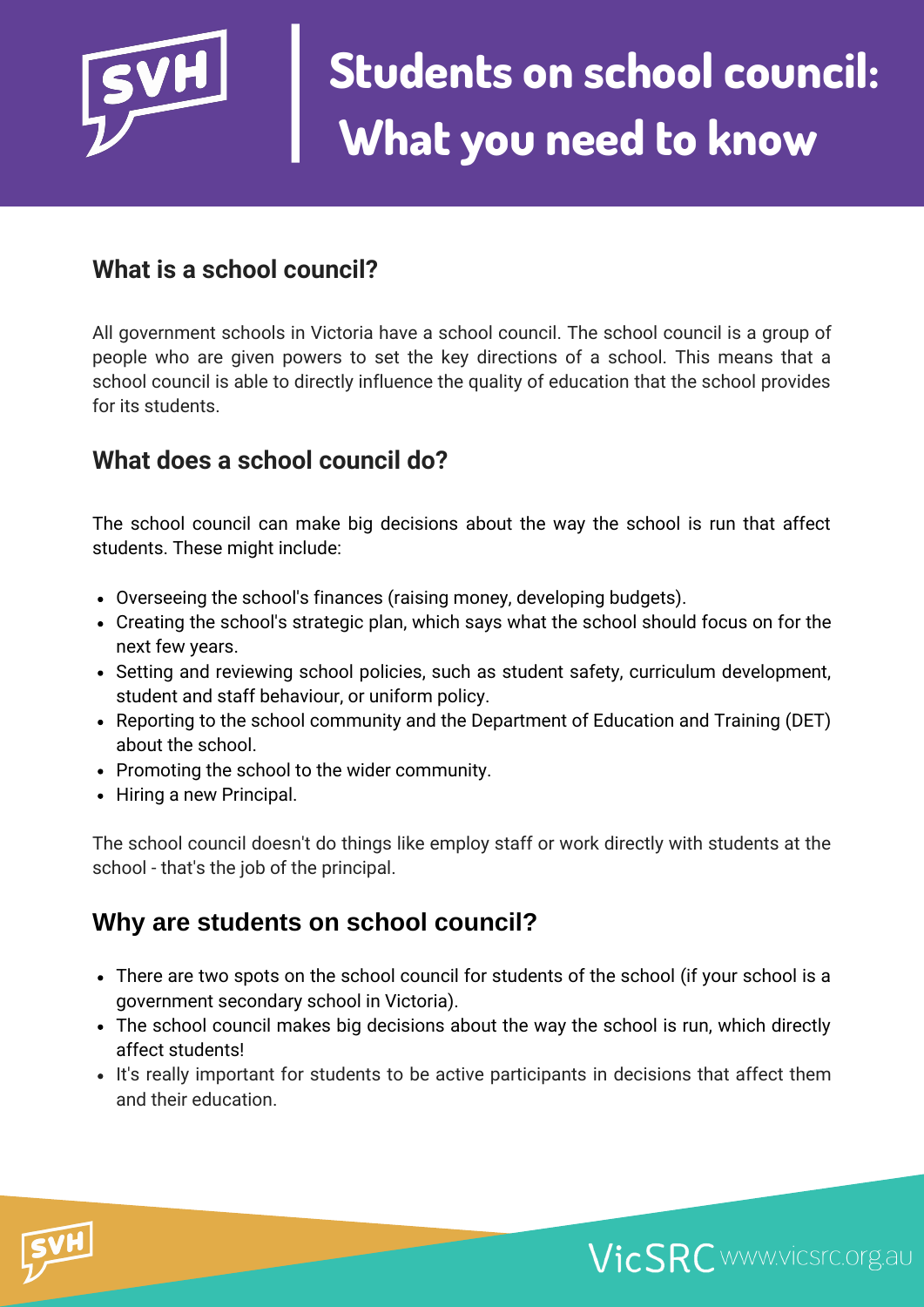## **What do I need to know to be on school council?**

- You don't need to be an expert in governance, but it helps if you're keen to learn!
- Each councillor brings their own skills and knowledge to the role.
- No one knows what it's like to be a student at the school more than YOU! You have expert knowledge about the student experience at your school.
- The DET provides free face-to-face and online training to support councillors to understand their role and learn new skills, such as reading financial reports.

## **Who else is on the school council?**

- School employees, including the principal
- Parents
- Students
- Sometimes other members of the local community

## **Are school leaders offered the positions first?**

- No, student leaders are not automatically elected to the student member category for school council.
- The school must run a separate nomination and voting process for the school council student member positions. This must be open to any student in Year 7 and above.
- There are some strict rules about how this election has to be run.
- Some schools might ask the School Captains or other student leaders to come to school council meetings, but they must also have two proper student members.

## **Why would I join the school council as a Student member?**

- Being on school council is a great way to understand how your schools works.
- It's a fantastic opportunity to bring a student's perspective to decisions that affect you.
- It's a great chance to learn a lot of new skills, for example how to work with different people, how to understand financial reports, how to run formal meetings, and lots more!

### **How do I nominate and how do elections work?**

- Your principal arranges the elections and there are strict instructions about how the elections are run.
- The elections are held in March every year.
- Your principal should call for nominations, and you can nominate yourself or another student.

VicSRC www.vicsrc.org.au

- Every student should be sent information about how to vote.
- Make sure you vote and encourage other students to do the same!